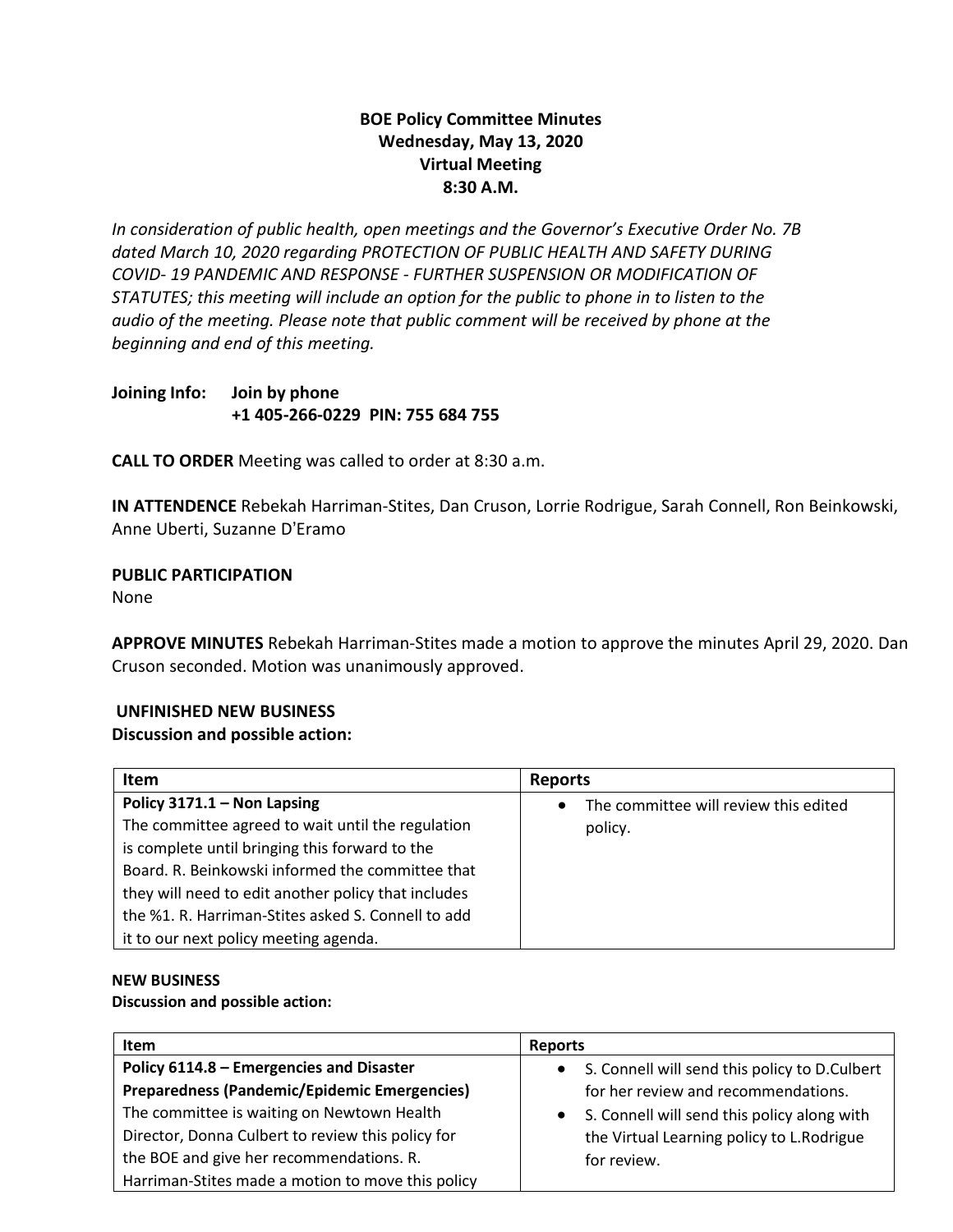| to the next policy meeting. D. Cruson seconded. L.              |                                                            |
|-----------------------------------------------------------------|------------------------------------------------------------|
| Rodrigue asked to also have Leadership review this              |                                                            |
| policy and include the Virtual Learning Policy as a             |                                                            |
| regulation. The committee agreed.                               |                                                            |
| Policy 4000 - Concept and Roles in Personnel                    | S. Connell will add this policy to the 4000<br>$\bullet$   |
| S. D'Eramo recommended the committee to use                     | series queue.                                              |
| one of the CABE samples but to add the language                 |                                                            |
| "To develop the quality of human relationships                  |                                                            |
| necessary to obtain maximum staff performance                   |                                                            |
| and satisfaction." The committee agreed.                        |                                                            |
| Policy 4000.1 - Title X                                         | S. Connell will reach out to Shipman and<br>$\bullet$      |
| The committee had questions about the law                       | Goodwin for their input on this optional                   |
| regarding the number of days required for the                   | policy.                                                    |
| Compliance Officer to inform the complainant in                 |                                                            |
| writing of his/her actions. It was requested that we            |                                                            |
| reach out to Shipman and Goodwin for their input.               |                                                            |
| <b>Policy 4100 - Certified Personnel</b>                        | S. Connell will send this edited policy to L.<br>$\bullet$ |
| The first sentence will now read:                               | Rodrigue to review with A. Uberti.                         |
| "Certified Staff positions are created by the                   |                                                            |
| Superintendent who will inform the Board."                      |                                                            |
| In the second paragraph, the committee agreed to                |                                                            |
| add the following language to the first sentence:               |                                                            |
| "Before any new <b>full time</b> position with <b>budgetary</b> |                                                            |
| impact is established"                                          |                                                            |
| Language needs to be added regarding new                        |                                                            |
| positions that will not have any budgetary                      |                                                            |
| implications. L. Rodrigue mentioned that she would              |                                                            |
| be creating an additional sentence.                             |                                                            |
|                                                                 |                                                            |
| <b>Policy 4110 - Permanent Personnel</b>                        | No further action is required.                             |
| The committee agreed that the District does not                 |                                                            |
| need this policy as it is already outlined in a                 |                                                            |
| different policy.                                               |                                                            |
| Policy 4110.1 - Directory of Certified Staff                    | S. Connell will add this policy in the 4000<br>$\bullet$   |
| The committee does not feel it is necessary to have             | series queue to be rescinded.                              |
| this policy and is requesting to rescind Newtown's              |                                                            |
| current Policy 4-605.                                           |                                                            |
| Policy 5145.42 - Racial Harassment of Student                   | S. Connell will add this policy in the 4000<br>$\bullet$   |
| The committee previously reviewed this policy and               | series queue.                                              |
| made edits. A. Uberti reviewed the edits and                    |                                                            |
| agreed. R. Harriman-Stites asked S. Connell to bring            |                                                            |
| this forward to the Board when all the Harassment               |                                                            |
| policies were ready.                                            |                                                            |
| Policy 5145.5 - Sexual Harassment                               | S. Connell will invite A. Uberti to this<br>$\bullet$      |
| A. Uberti will review this policy and send the                  | virtual meeting to discuss this policy                     |
| appropriate policy to S. Connell to bring to the                | S. Connell will reach out to Shipman and                   |
| committee. The committee also asked S. Connell to               | Goodwin and bring their                                    |
| reach out to Shipman and Goodwin regarding                      | recommendations to the committee.                          |